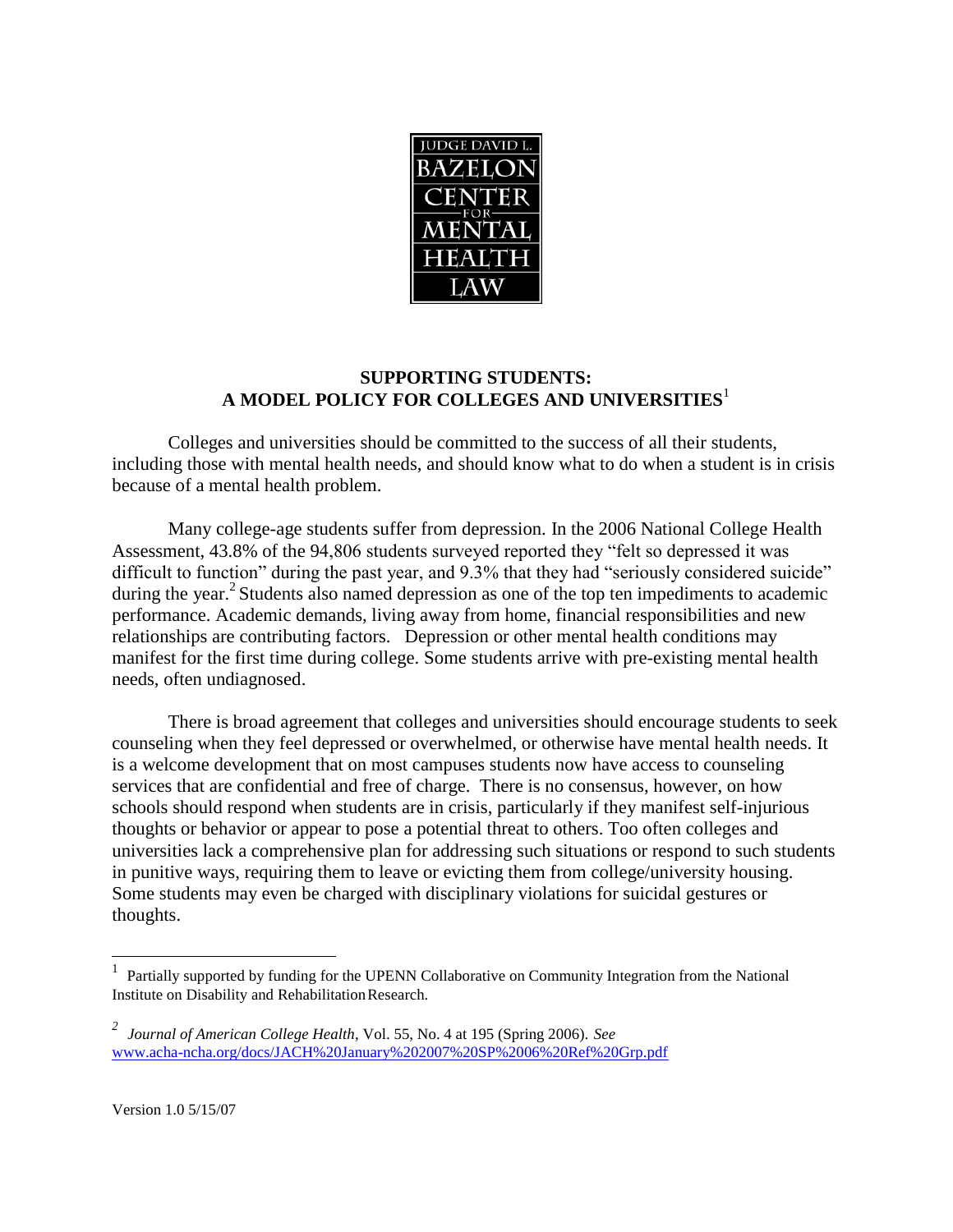Colleges and universities often justify such responses as best for the student or for other students. The institution may be concerned about potential danger and legal liability. More often than not, school administrators genuinely believe they are doing the right thing by removing the student or initiating disciplinary action.

Such punitive measures, however, discourage students—not just the penalized student but all others—from seeking help. They isolate students from social and professional supports friends and understanding counselors and teachers—at a time of crisis, increasing the risk of harm. They may also result in loss of insurance coverage for mental health care.

In addition, such measures expose colleges and universities to liability under the Americans with Disabilities Act (ADA), which prohibits discrimination against students whose mental health problems "substantially limit a major life activity," including learning[.](#page-1-0)<sup>3</sup> Under the ADA, colleges and universities must provide protected students with "reasonable accommodations" – reasonable modifications to normal rules and procedures to allow those students to continue and succeed in higher education.<sup>[4](#page-1-1)</sup> With assistance from the Bazelon Center, a number of students have been successful in their ADA challenges to punitive practices, securing permanent policy changes at their schools.

The Bazelon Center offers this model policy to help colleges and universities navigate these complex issues and develop a nondiscriminatory approach to a student who is in crisis because of a mental health problem. The model was developed after consultation with mental health experts, higher education administrators, counselors and students. It is a collection of best practices that all colleges and universities can and should adopt. It places particular emphasis on how to deal fairly and non-punitively with students in crisis, and how to support those whose mental health problems may be interfering with their academic, extracurricular or social lives. It does not, however, attempt to address the full range of activities and services that a college or university should undertake to promote student mental health.

The Bazelon Center commends the policy to colleges and universities. To adopt it is to promote academic and personal success for all students[.](#page-1-2)<sup>5</sup>

<span id="page-1-0"></span> $3$  The ADA, 42 U.S.C. 12101-12213, also prohibits discrimination against students perceived to have such problems and students with a record of such problems.

<span id="page-1-1"></span> $4$  Where the issue is exclusion from dormitories or other housing, a student may also be protected by the Fair Housing Act, 42 U.S.C. 3601 et seq. *See* <http://www.bazelon.org/issues/housing/index.htm>

<span id="page-1-2"></span><sup>&</sup>lt;sup>5</sup> Although written for institutions of higher education, the policy's core principles apply with equal force to elementary and secondary schools. In such schools, students may be protected by the Individuals with Disabilities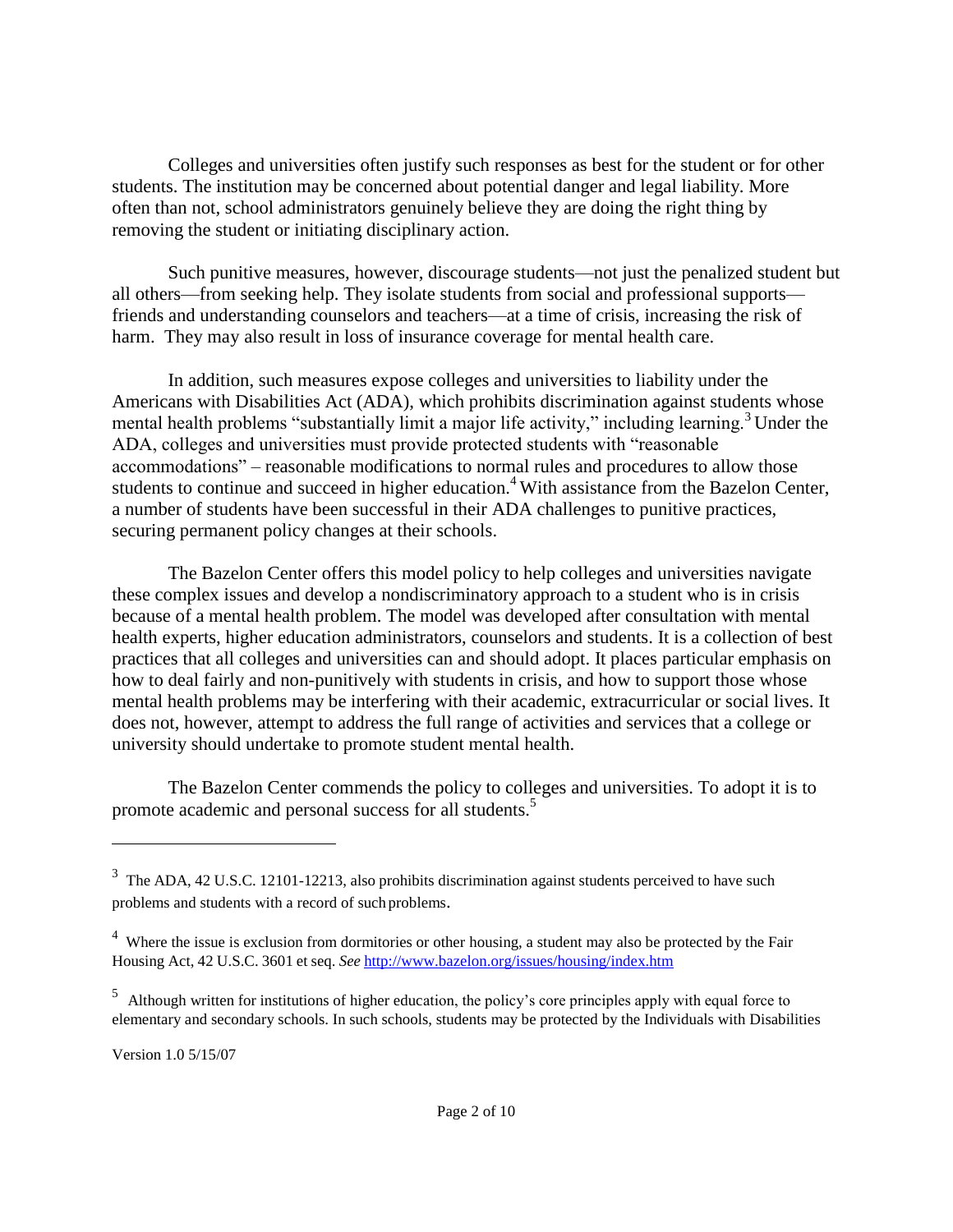## **MODEL POLICY**

#### **Guiding Principles**

1. [Name of college/university] is committed to the success of all students, including those with depression or other mental health conditions.

2. [College/university] will:

- Acknowledge but not stigmatize mental health problems;
- Make suicide prevention a priority;
- Encourage students to seek help or treatment that they may need;
- Ensure that personal information is kept confidential;
- Allow students to continue their education as normally as possible by making reasonable accommodations; and
- Refrain from discrimination against students with mental illnesses, including punitive actions toward those in crisis.

### **Counseling and Mental Health Services**

3. Students are encouraged to seek counseling and mental health treatment through campus services or other available avenues.

4. Counseling services and mental health treatment are available to members of the campus community affected by a student's depression or other mental health condition as well as to the student.

5. Peer-run groups are available on campus to support students with depression or other mental health conditions.

[6](#page-2-0). Emergency psychiatric services are available to students at all times.<sup>6</sup>

7. Counseling and mental health treatment provided by [college/university] will be based on the student's preferences, strengths and needs.

8. All services are provided on a voluntary basis and it remains the student's decision whether or not to seek services.[7](#page-2-1)

Education Act (IDEA), 20 U.S.C. 1400 et seq., as well as the ADA. *See* idea.ed.gov/explore/home.

<span id="page-2-0"></span> $6\text{$  These may be provided by the school itself or through arrangement with a community provider.

<span id="page-2-1"></span> $<sup>7</sup>$  In exceptional circumstances, and as the law permits, [college/university] may seek involuntary treatment of the</sup> student.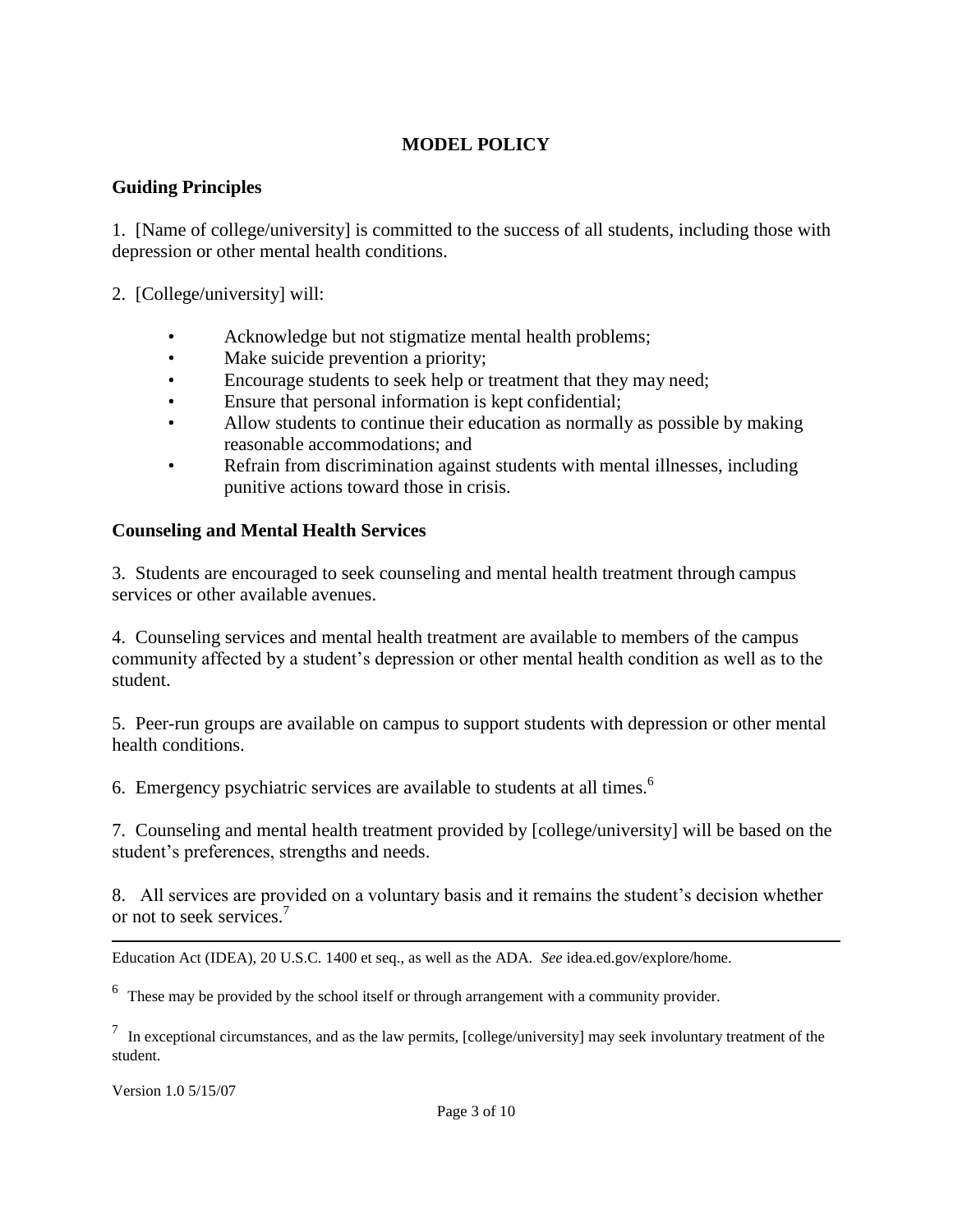- 9. [College/university] will refer a student to the counseling center<sup>[8](#page-3-0)</sup> when it learns that:
	- The student exhibits academic, behavioral or other difficulties that appear to be due to depression or another mental health condition, or
	- The student has made a suicidal gesture or is known to have contemplated suicide.<sup>[9](#page-3-1)</sup>

10. If a referred student does not seek services through the counseling center or another service provider, the counseling center will make individualized efforts, including direct outreach, to encourage the student to access services.<sup>[10](#page-3-2)</sup>

11. In the event a student is hospitalized, the counseling center, if requested by the student, will work with the student and the hospital as part of the hospital treatment team to, among other things, ensure appropriate aftercare planning.

# **Confidentiality**

12. Counseling and mental health services are confidential. The counseling center will not share information about a student with faculty, staff, administrators or others unless the student consents.

13. The student, not [college/university], is the client of the counseling center.

14. As appropriate, the counseling center may encourage the student to consent to sharing information with the student's family or others.

<span id="page-3-0"></span> $8\degree$  For convenience the term "counseling center" is used throughout to refer to counseling and mental health services provided by or through the college or university.

<span id="page-3-1"></span><sup>&</sup>lt;sup>9</sup> [College/university] recognizes that certain forms of self harm, such as cutting, may not be suicidal gestures or expressions of suicidal thoughts. Self-injury is common in individuals with post-traumatic stress disorder. The motivation for cutting may be to reduce internal tension or anxiety, express anger or despair, exert self-control, or communicate non-verbally.

<span id="page-3-2"></span> $10$  In exceptional circumstances, [college/university] may seek the services of a mobile crisis outreach team. Many public mental health systems have such teams. The services of a typical team are described at [www.cdha.nshealth.ca/programsandservices/mentalhealth/documents/mobileCrisisTeam2006.pdf](http://www.cdha.nshealth.ca/programsandservices/mentalhealth/documents/mobileCrisisTeam2006.pdf)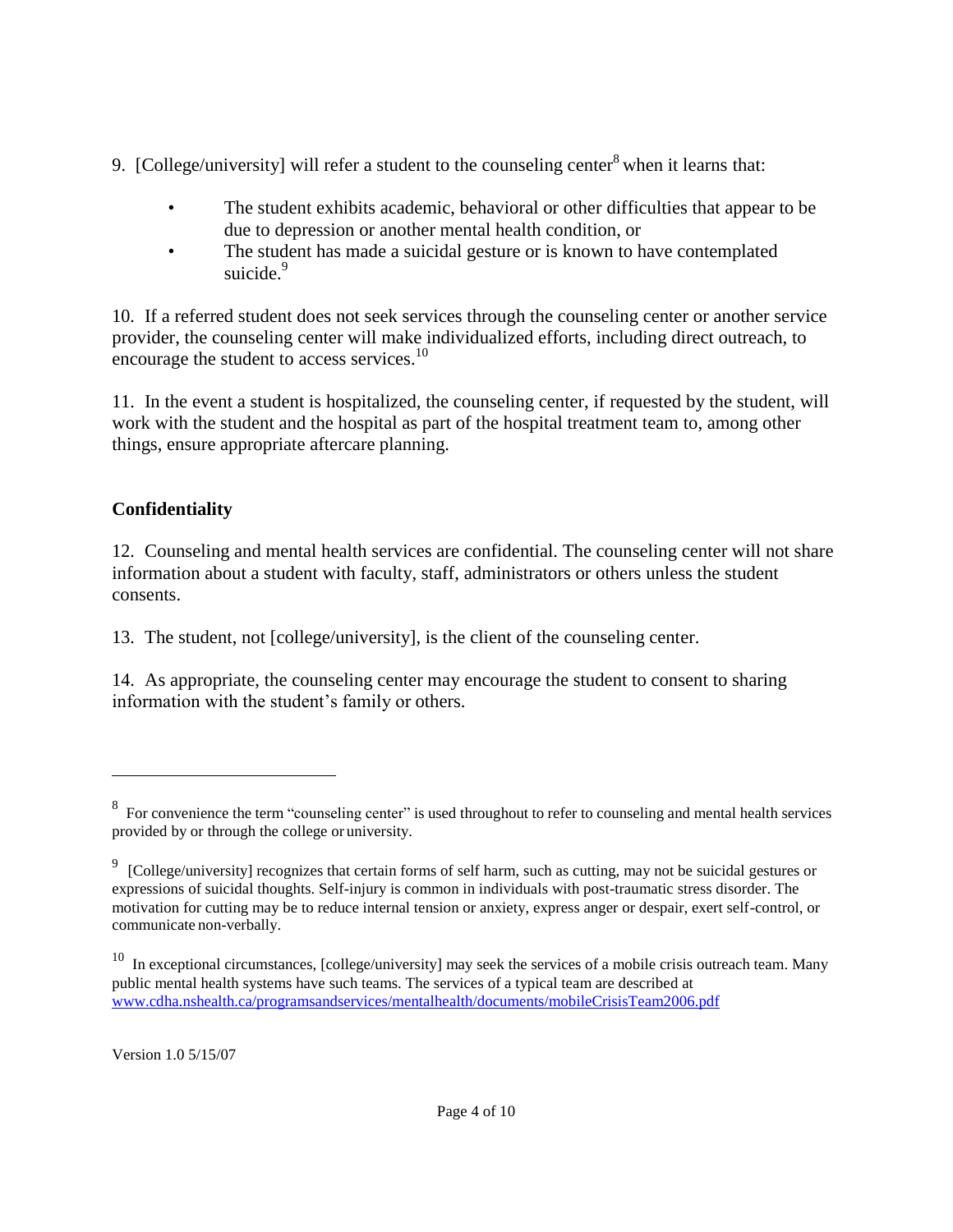15. As permitted by law, the counseling center may disclose information about a student to the extent needed to protect the student or others from a serious and imminent threat to safety, for example, by making disclosures to crisis intervention or emergency personnel. Disclosures are permitted only if the student will not consent to interventions that will ameliorate the risk.<sup>[11](#page-4-0)</sup>

16. When a student enrolls, and when a student becomes a client of the counseling center, the student will be asked whom, if anyone, the student wants contacted in case of a psychiatric emergency (*e.g*., family member, friend, clergy). This information will be on file at the counseling center only. Students will be encouraged to update this information.

### **Accommodations**

17. [College/university] will reasonably accommodate students with depression or another mental health condition. Accommodations will be designed to enable the student to remain in school, meet academic standards and maintain normal social relationships.

18. The following accommodations will be provided if needed to enable a student to remain in or return to school, meet academic standards or maintain normal social relationships:

- Allowing the student to take a reduced course load or complete alternative assignments;
- Allowing the student to postpone assignments and exams;
- Allowing the student to work from home:
- Allowing the student to drop courses;
- Allowing the student to change roommates or rooms;
- Allowing guests to stay in the student's room;
- Retrospective withdrawals from courses if academic difficulties were due to depression or another mental health condition.<sup>[12](#page-4-1)</sup>

19. Requests for accommodation need not be made in any particular form or in writing. A student will be considered to have requested an accommodation when the student:

• Asks for a particular accommodation, or

<span id="page-4-0"></span><sup>11</sup> *See* American Psychiatric Assn, Practice Guideline for Assessment and Treatment of Patients with Suicidal Behaviors (2003) (disclosures permitted to protect safety of patient and others if patient is or is likely to become dangerous and will not consent to interventions that will ameliorate the risk). *Cf*. Health Insurance Portability and Accountability Act (HIPAA), 42 U.S.C. 201 et seq., 45 C.F.R. 164.512(j) (disclosures permitted to prevent or lessen serious and imminent threat to a person or the public), 45 C.F.R. 164.512(f) (disclosures permitted for certain law enforcement purposes); Family Education Rights and Privacy Act (FERPA), 20 U.S.C. 1232g(b)(1)(I), 34 C.F.R. 99.36 (disclosures permitted in emergency to protect health or safety of student or others).

<span id="page-4-1"></span> $12$  The list is not exhaustive. Other accommodations should also be considered and provided if needed.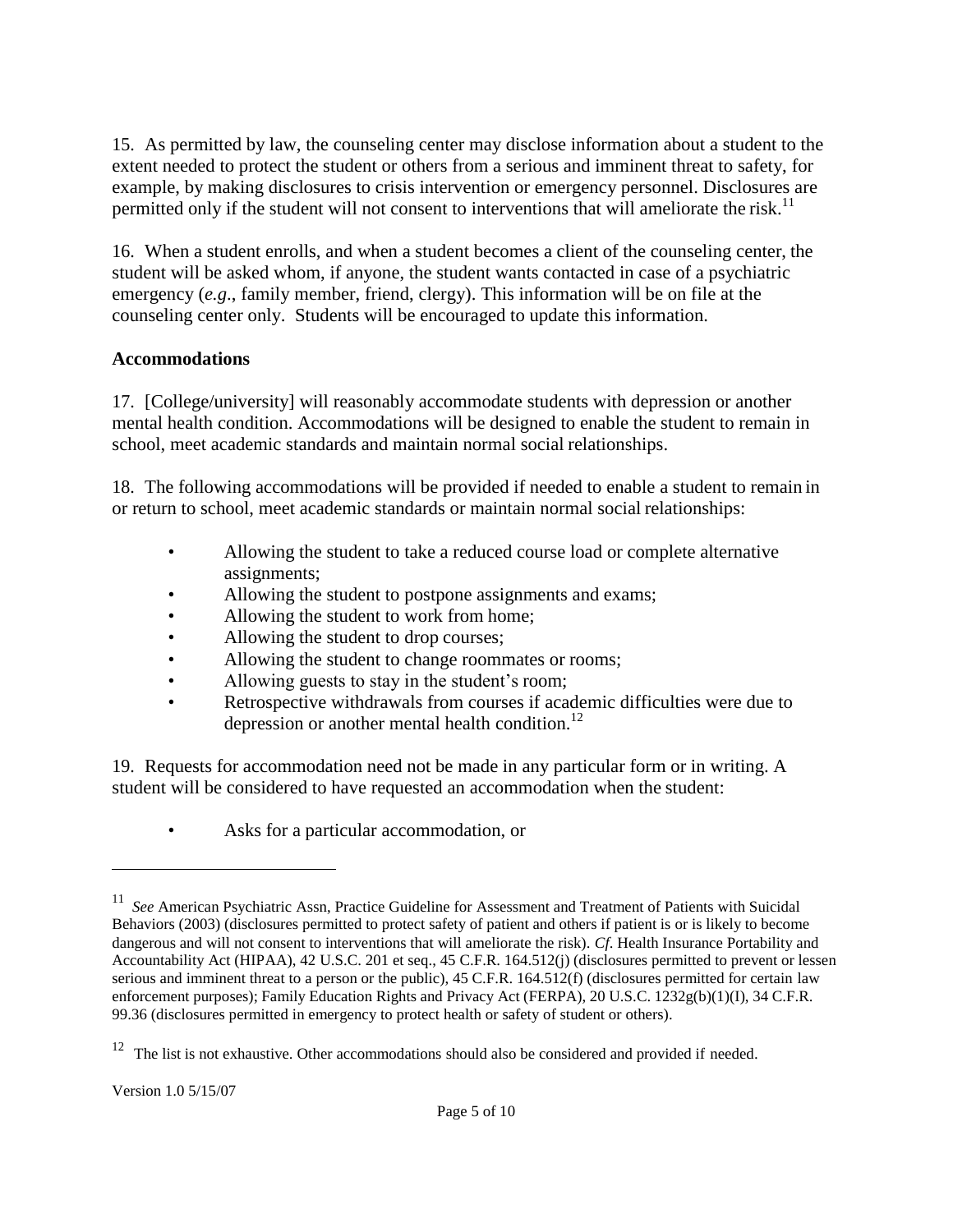• Asks [college/university], the disability services center<sup>[13](#page-5-0)</sup> or the counseling center to help the student devise an accommodation.

20. The counseling center will help identify and secure needed accommodations, with the student's consent.

21. Absences for treatment, including hospitalization, will be considered excused absences. Students will not automatically receive a failing grade or otherwise be sanctioned for missing classes due to depression or another mental health condition.

22. When a student takes a leave, the student will be permitted, for each class in which he/she is enrolled, to withdraw from the class or postpone assignments and exams.<sup>[14](#page-5-1)</sup>

23. The student need not have disclosed his/her condition prior to requesting an accommodation, including a leave of absence. [College/university] may not deny an accommodation on the ground that the student failed to previously disclose his/her condition.

### **Leaves of Absence**

### *Voluntary leave*

24. Students are permitted to take voluntary leaves of absence for mental health reasons.

25. If a student so requests, the counseling center will help the student decide whether to take a leave of absence and, as appropriate, help the student secure a leave.

26. A student on voluntary leave may maintain contact with, and may visit, campus friends and teaching, residence, counseling and administrative staff. The student may also attend campus events.

<span id="page-5-0"></span><sup>&</sup>lt;sup>13</sup> The term "disability services center" refers here to an office or individual that addresses concerns of students with disabilities.

<span id="page-5-1"></span> $14$  This applies to either a voluntary or an involuntary leave. Incompletes will not be averaged into the student's GPA as failures or otherwise.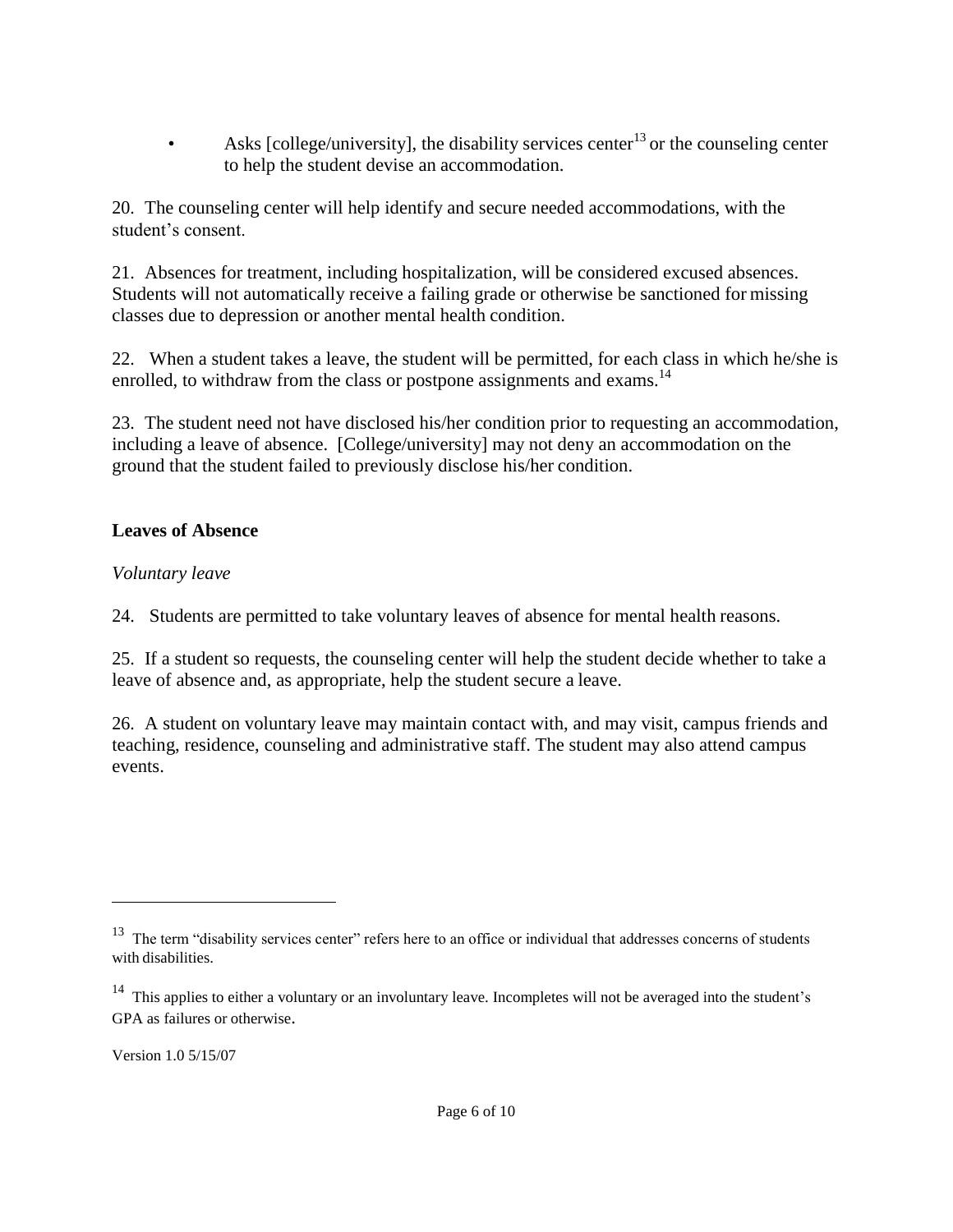## *Involuntary Leave*

27. In the uncommon circumstance that a student cannot safely remain at [college/university] or meet academic standards even with accommodations and other supports, [college/university] may require the student to take a leave of absence.

28. Decisions whether to impose an involuntary leave will be made by a committee that includes the director of the counseling center.

29. The committee may impose an involuntary leave for safety reasons if it finds, after an individualized assessment, that there is a significant risk that the student will harm him/herself or another, and that the risk cannot be eliminated or reduced to an acceptable level through accommodations.[15](#page-6-0)

30. In making its decision, the committee will:

- Consider whether there are accommodations that would allow the student to meet academic standards and remain safely in school, and
- If safety is an issue, consider the nature and severity of the risk, the probability that injury will actually occur, and whether accommodations can sufficiently mitigate the risk.

31. Before making its decision, the committee must:

- Notify the student that the committee is considering imposing an involuntary leave and the basis for the committee's belief that the student may need to be placed on involuntary leave, and
- Provide the student and his/her representative the opportunity to appear personally before the committee and provide relevant information.

32. The committee may inquire into a student's current condition, including requesting recent mental health information and records, but must confine its inquiry to information and records necessary to make a determination. The committee may not insist on unlimited access to confidential information or records.

33. If the committee imposes an involuntary leave because there is a significant risk that the student will harm another if he/she remains on campus, the committee may restrict the student's interactions with the campus community during the period of the leave as needed to ensure safety. Such restrictions may include limits on the student's communications with faculty, staff

<span id="page-6-0"></span><sup>&</sup>lt;sup>15</sup> The risk must not be remote or speculative.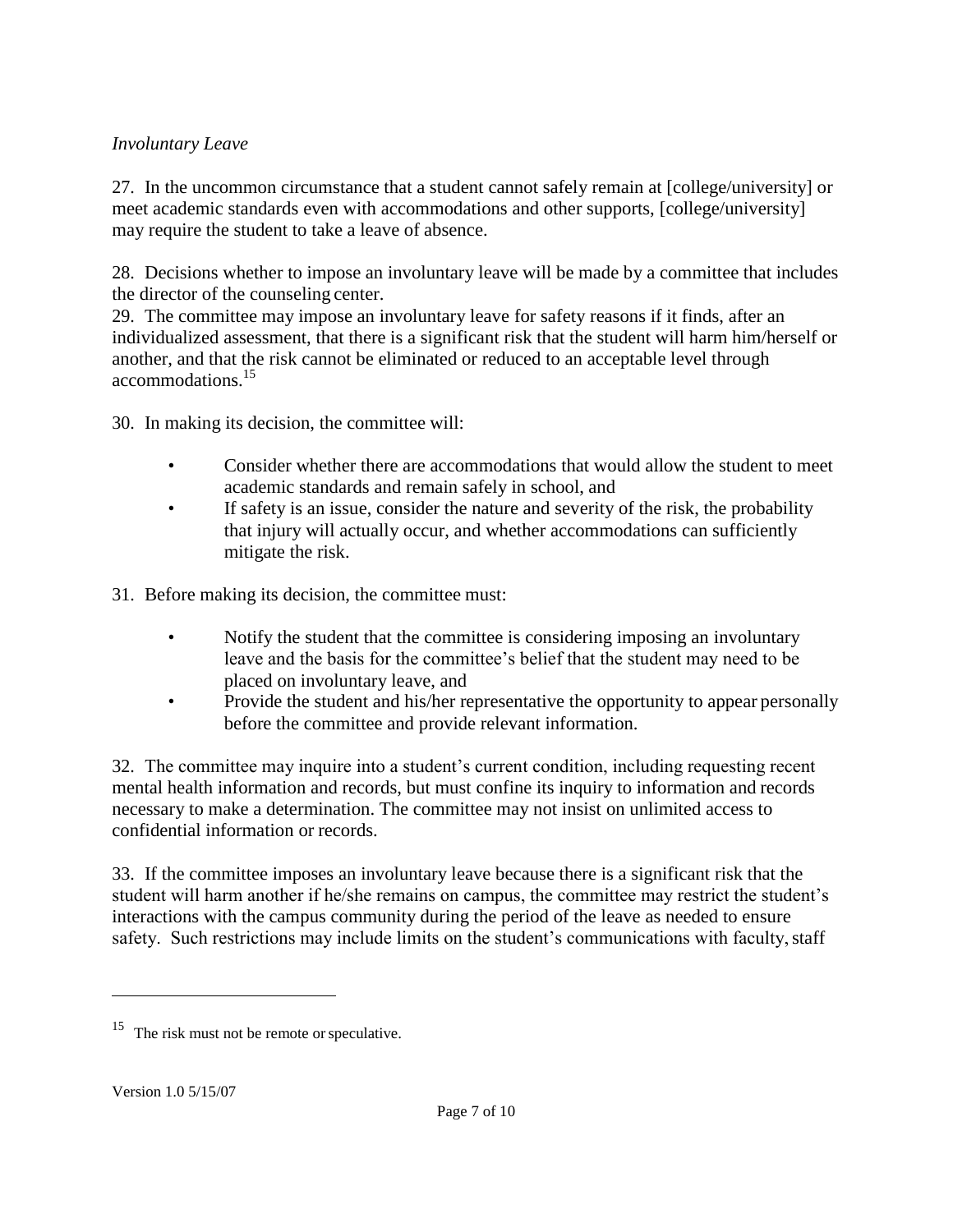or other students and on the student's access to the campus, for example, to visit friends or attend campus events.<sup>[16](#page-7-0)</sup>

# *Refunds*

34. The same arrangements for refunds of tuition or other costs will be available to a student who takes a leave of absence for mental health reasons, whether voluntary or involuntary, as are available for a student who takes a leave of absence for physical health reasons.

# *Returning from leave*

35. A student on leave, whether voluntary or involuntary, may request at any time to return to [college/university] as a student.

36. If [college/university] requires students on leave for medical reasons to demonstrate that they are fit to return, the college may require such a demonstration from a returning student on leave for mental health reasons. An opinion from the student's treating mental health professional that the student is fit to return should, in most cases, be sufficient to allow the student to return. In exceptional cases, [college/university] may seek a second opinion.

37. In evaluating a student's request to return, [college/university] will follow the process described in paragraphs 30-32. A student's request to return may be denied only if the committee finds that the student will not be able, upon return, to meet academic standards or be safely at the school even with accommodations.

38. A student who desires to return to school after taking a leave of absence for mental health reasons will not be subject to more rigorous standards or procedures than a student who desires to return to school after taking a leave for physical health reasons.

<span id="page-7-0"></span><sup>16</sup> Decisions to impose involuntary leave or otherwise respond to a student with depression or another mental health condition should be informed by the guidance issued by the U.S. Department of Education, Office for Civil Rights, in three decisions, OCR # 03-04-2041 (DeSales Univ. 2/17/05), OCR # 15-04-2042 (Bluffton Univ. 12/2/04), and OCR # 09-00-2079 (Woodbury Univ. 6/29/01). The letters discuss the application of the ADA's "direct threat" provisions, procedural requirements, probative evidence and other matters. They counsel that, among other things:

<sup>•</sup> "In a direct threat situation, a college needs to make an individualized determination of the student's ability to safely participate in the college's program, based on reasonable medical judgment relying on the most current medical knowledge or the best available objective evidence."

<sup>•</sup> "In exceptional circumstances, such as situations where safety is of immediate concern, a college may take interim steps pending a final decision regarding adverse action against a student as long as minimal due process (such as notice and an initial opportunity to address the evidence) is provided in the interim and full due process (including a hearing and the right to appeal) is offered later."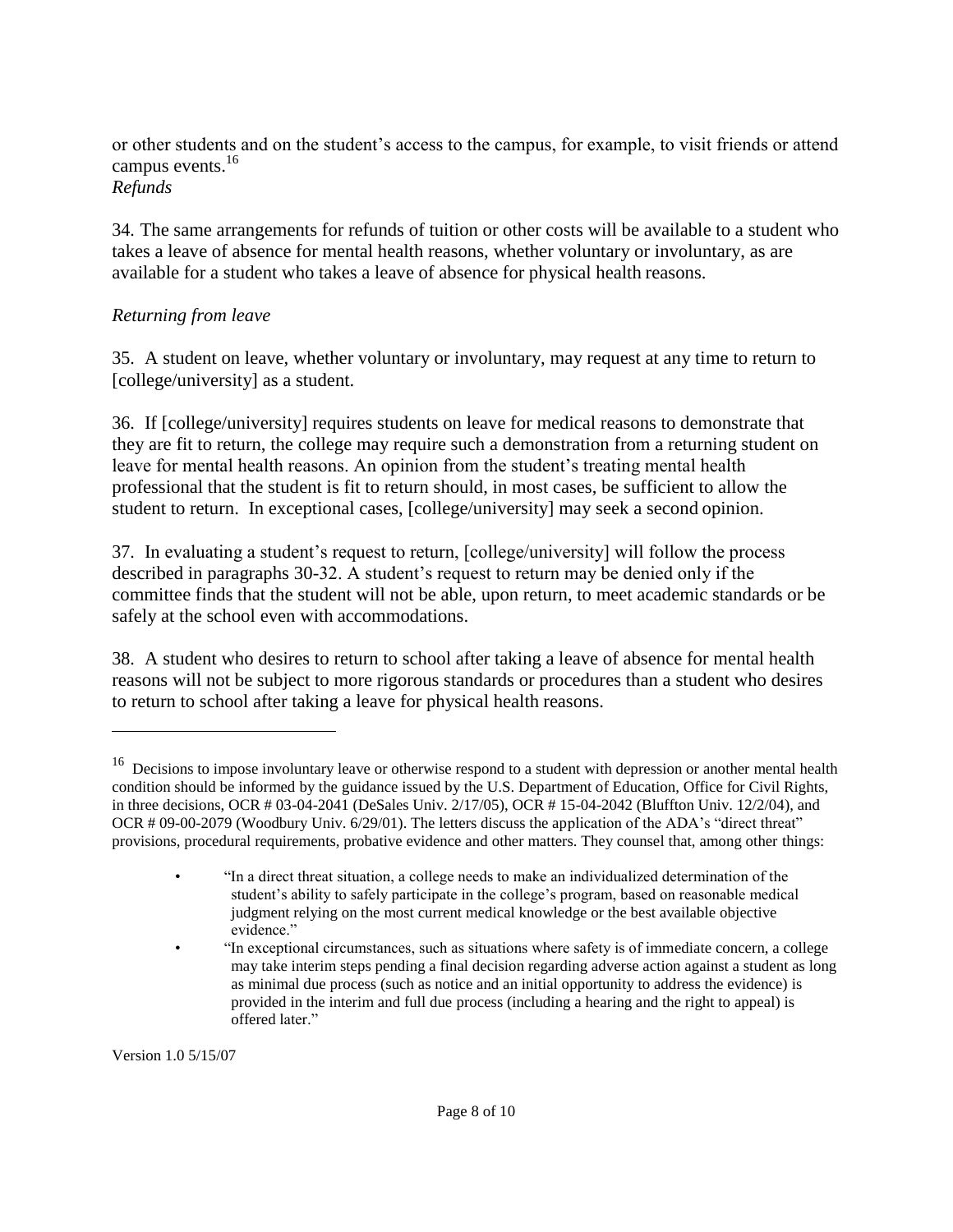### **Alternative Housing While Enrolled**

39. In the uncommon circumstance that a student does not meet the standard for imposition of involuntary leave but cannot safely remain in [college/university] housing even with accommodations, [college/university] may require the student to live in housing other than [college/university] housing while enrolled. $17$ 

40. Decisions whether to require a student to leave [college/university] housing will be made by the committee identified in paragraph 28 according to the process described in paragraphs 30-32.

41. The committee may, in addition, restrict the student's entering [college/university] housing – for example, to visit friends — as needed to prevent a significant risk that the student will harm himself or others.

42. The student may continue to attend classes, extracurricular activities and campus events; maintain normal contact with teaching, administrative and other staff; and otherwise visit friends on campus.

#### **Disciplinary Action**

43. Disciplinary action will not be used as a pretext for discrimination.<sup>[18](#page-8-1)</sup>

44. Self-injurious behavior will not be addressed through the disciplinary system. [College/university] will not bring disciplinary action against a student for suicide attempts, suicidal thoughts, or self-injury, including self-cutting.

45. Students charged with offenses will be afforded the following accommodations:

• If the student takes a voluntary leave for mental health reasons, disciplinary proceedings will be stayed until the student returns.

<span id="page-8-0"></span><sup>&</sup>lt;sup>17</sup> Housing contracts should not include provisions forbidding suicidal or other self-injurious gestures or thoughts. Nor should they include provisions requiring the student to be capable of living independently.

<span id="page-8-1"></span><sup>&</sup>lt;sup>18</sup> Disciplinary rules must, therefore, be non-discriminatory and must be applied in a non-discriminatory manner. For example, the [college/university] must not discipline a student for "having hallucinations." Nor may it punish more severely a student who disturbs others by conversing loudly with an imaginary person than a student who disturbs others by playing loud music. Further guidance on avoiding discrimination may be found in the U.S. Department of Justice's regulations implementing the ADA, 28 C.F.R. Part 35, and Section 504 of the Rehabilitation Act, 28 C.F.R. Part 41.